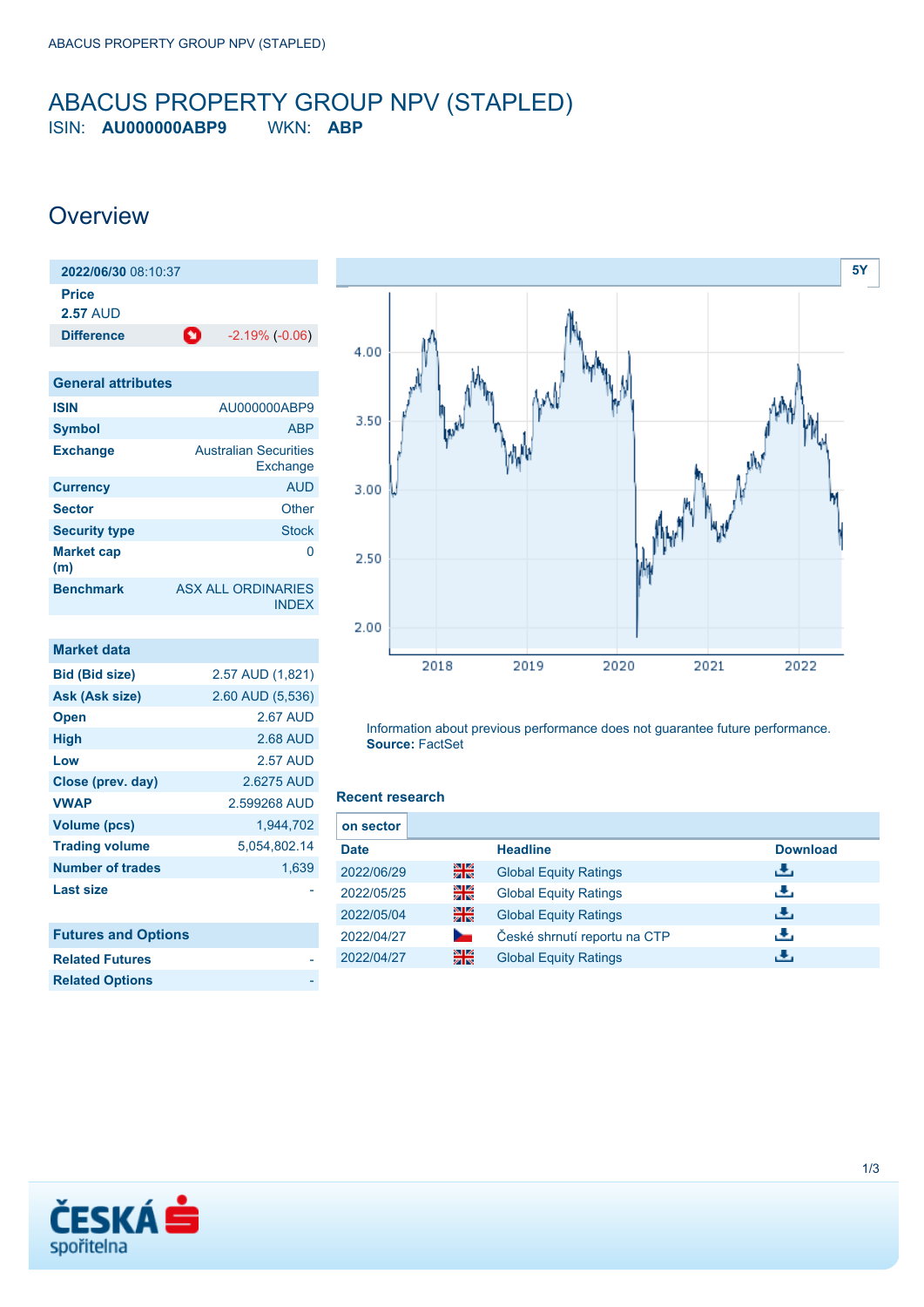## **Details**

**2022/06/30** 08:10:37 **Price**

**2.57** AUD

**Difference 1** -2.19% (-0.06)

| <b>General attributes</b> |                                          |
|---------------------------|------------------------------------------|
| <b>ISIN</b>               | AU000000ABP9                             |
| <b>Symbol</b>             | <b>ABP</b>                               |
| <b>Exchange</b>           | <b>Australian Securities</b><br>Exchange |
| <b>Currency</b>           | <b>AUD</b>                               |
| <b>Sector</b>             | Other                                    |
| <b>Security type</b>      | <b>Stock</b>                             |
| <b>Market cap</b><br>(m)  | O                                        |
| <b>Benchmark</b>          | ASX ALL ORDINARIES<br><b>INDEX</b>       |

| Market data             |                  |
|-------------------------|------------------|
| <b>Bid (Bid size)</b>   | 2.57 AUD (1,821) |
| Ask (Ask size)          | 2.60 AUD (5,536) |
| <b>Open</b>             | 2.67 AUD         |
| <b>High</b>             | 2.68 AUD         |
| Low                     | 2.57 AUD         |
| Close (prev. day)       | 2.6275 AUD       |
| <b>VWAP</b>             | 2.599268 AUD     |
| <b>Volume (pcs)</b>     | 1.944.702        |
| <b>Trading volume</b>   | 5.054.802.14     |
| <b>Number of trades</b> | 1,639            |
| Last size               |                  |

| <b>Performance and Risk</b> |           |           |           |  |
|-----------------------------|-----------|-----------|-----------|--|
|                             | 6m        | 1Y        | 3Υ        |  |
| <b>Perf</b> (%)             | $-33.76%$ | $-18.41%$ | $-36.61%$ |  |
| Perf (abs.)                 | $-1.31$   | $-0.58$   | $-1.48$   |  |
| <b>Beta</b>                 | 0.89      | 0.81      | 0.87      |  |
| <b>Volatility</b>           | 26.08     | 22.58     | 32.84     |  |



Information about previous performance does not guarantee future performance. **Source:** FactSet

| <b>Price data</b>                                         |                       |
|-----------------------------------------------------------|-----------------------|
| $\emptyset$ price 5 days $\emptyset$ volume 5 days (pcs.) | 2.70 AUD (1,516,839)  |
| Ø price 30 days   Ø volume 30 days (pcs.)                 | 2.81 AUD (2,008,215)  |
| Ø price 100 days   Ø volume 100 days (pcs.)               | 3.18 AUD (1,506,497)  |
| Ø price 250 days   Ø volume 250 days (pcs.)               | 3.37 AUD (1,370,727)  |
| <b>YTD High   date</b>                                    | 3.90 AUD (2022/01/04) |
| <b>YTD Low   date</b>                                     | 2.52 AUD (2022/06/17) |
| 52 Weeks High   date                                      | 3.92 AUD (2021/12/29) |
| 52 Weeks Low   date                                       | 2.52 AUD (2022/06/17) |

| All listings for ABACUS PROPERTY GROUP NPV (STAPLED) |                |                   |                               |                                 |                            |
|------------------------------------------------------|----------------|-------------------|-------------------------------|---------------------------------|----------------------------|
| Exchange $\bigoplus$                                 | <b>Date</b>    | <b>Time Price</b> |                               | <b>Trading volume</b><br>(mio.) | <b>Number of</b><br>trades |
| <b>Munich</b>                                        | 2022/06/<br>30 |                   | 08:03 1.759 EUR 0.00          |                                 | 1                          |
| Frankfurt                                            | 30             |                   | 2022/06/ 08:01 1.675 EUR 0.00 |                                 |                            |
| <b>FINRA other OTC</b><br><b>Issues</b>              | 09             |                   | 2021/02/ 21:01 1.98 USD       | 0.00                            |                            |
| <b>Australian Securities</b><br>Exchange             | 30             |                   | 2022/06/ 08:10 2.57 AUD       | 5.05                            | 1,639                      |